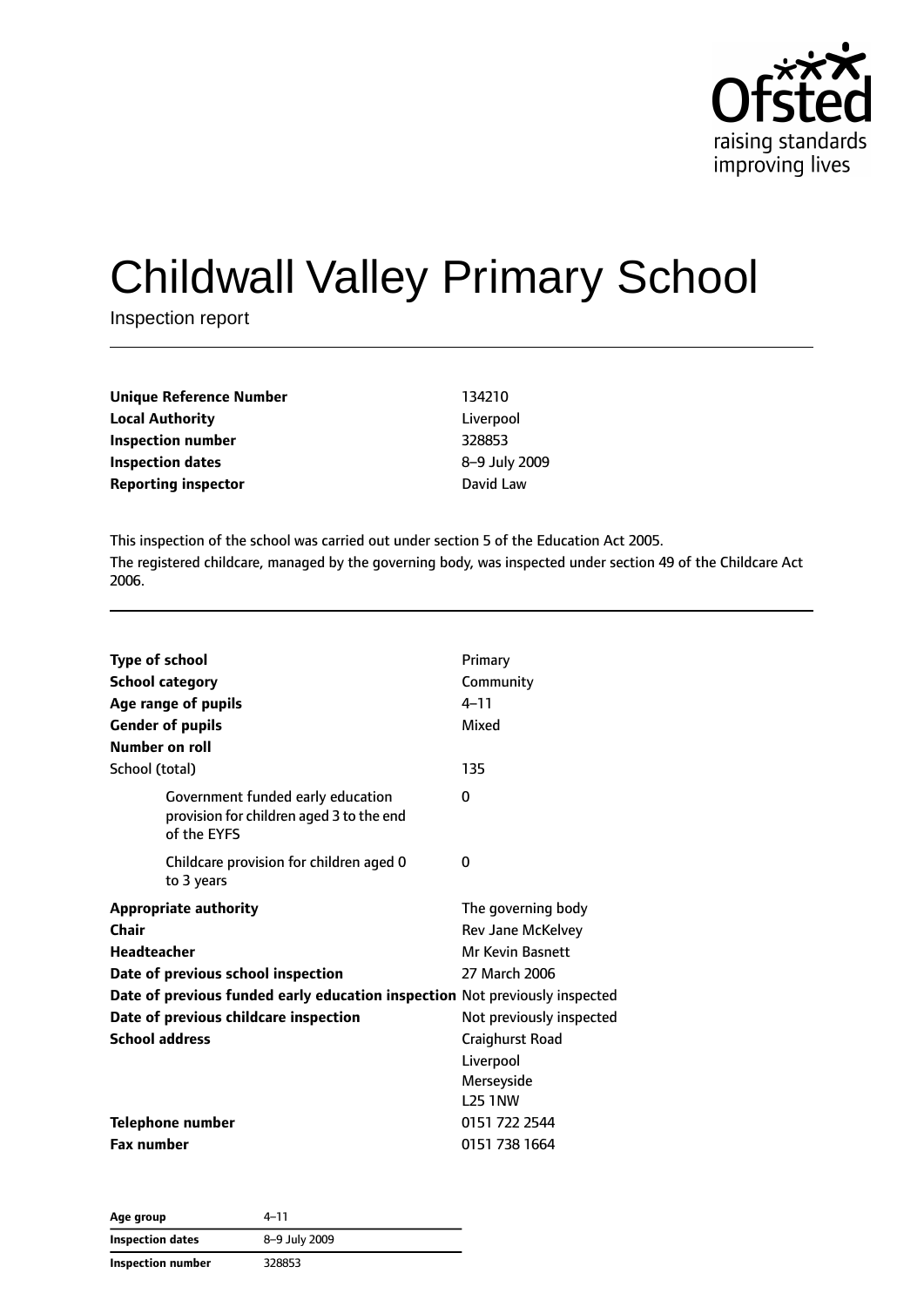.

<sup>©</sup> Crown copyright 2009

Website: www.ofsted.gov.uk

This document may be reproduced in whole or in part for non-commercial educational purposes, provided that the information quoted is reproduced without adaptation and the source and date of publication are stated.

Further copies of this report are obtainable from the school. Under the Education Act 2005, the school must provide a copy of this report free of charge to certain categories of people. A charge not exceeding the full cost of reproduction may be made for any other copies supplied.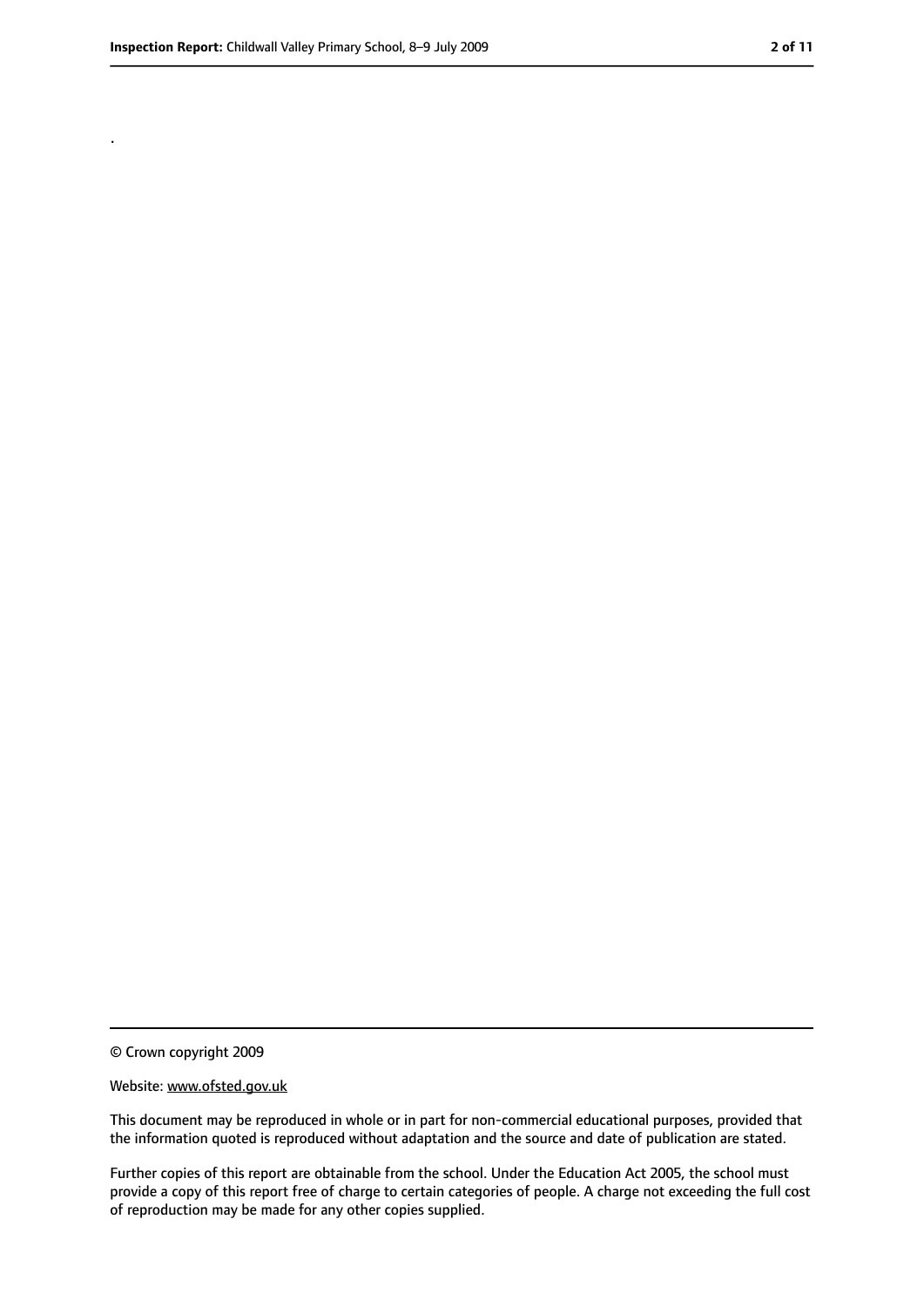# **Introduction**

The inspection was carried out by one additional inspector.

## **Description of the school**

This is a smaller than average sized school. The number of pupils known to be eligible for free school meals is well above average. There are few pupils from minority ethnic groups and none is at an early stage of learning English as an additional language. A below average number of pupils have learning difficulties and/or disabilities. The school provides education for the Early Years Foundation Stage in the Nursery and Reception classes. The school has achieved the Healthy Schools Award, Activemark, International School Award, the Basic Skills Agency Quality Mark and is an Eco School. The school also has an Inclusion Award from the local authority and various awards for information and communication technology (ICT) including the British Educational Communication and Technology Agency (Becta) ICT Excellence Award.

## **Key for inspection grades**

| Grade 1 | Outstanding  |
|---------|--------------|
| Grade 2 | Good         |
| Grade 3 | Satisfactory |
| Grade 4 | Inadequate   |
|         |              |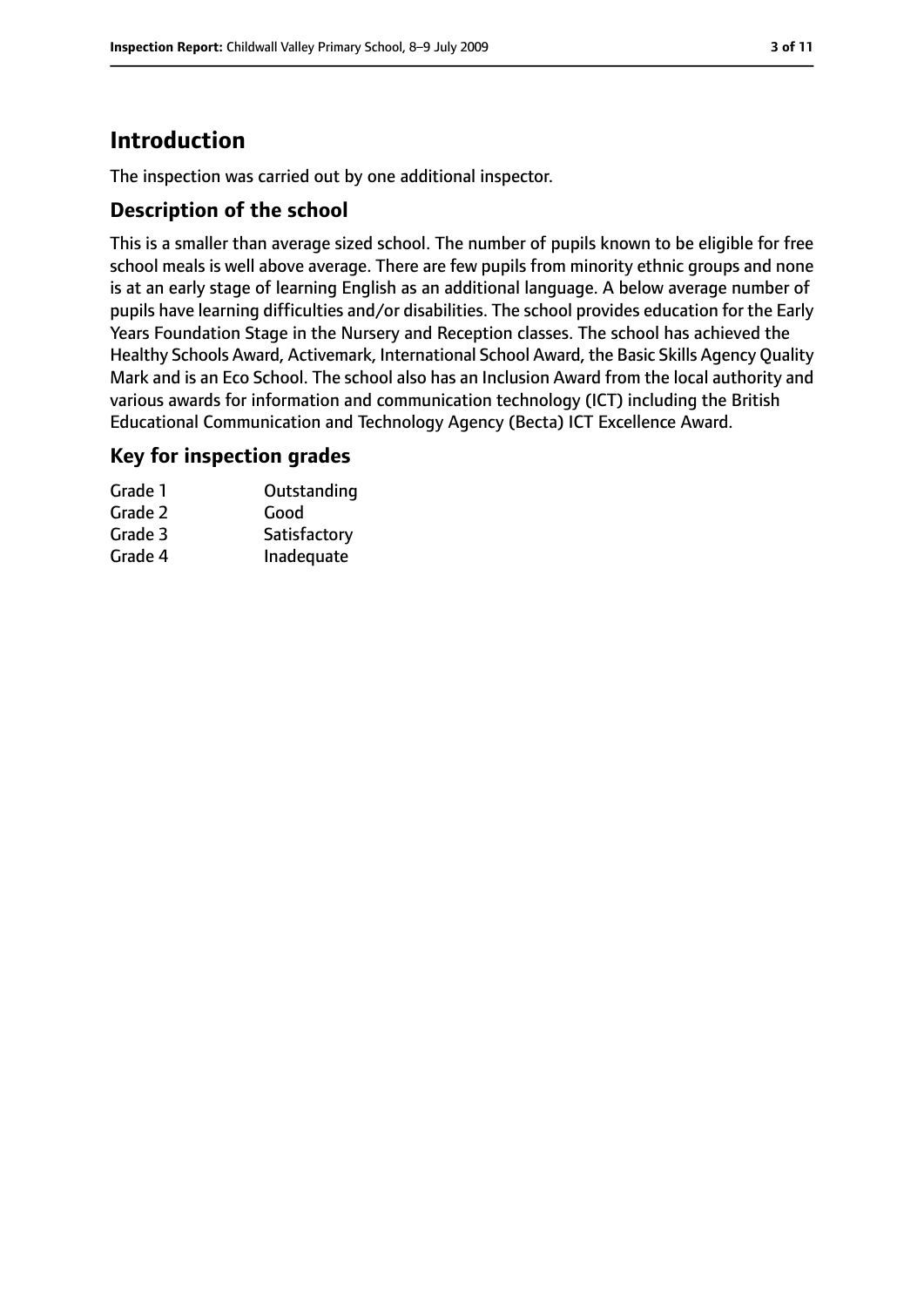# **Overall effectiveness of the school**

#### **Grade: 2**

This is a good school with several outstanding features. Pupils thoroughly enjoy learning and make good progress. Personal development and well-being are outstanding because pastoral systems are very effective in ensuring pupils' individual needs are met. Care, guidance and support are outstanding. Behaviour is excellent and pupils are eager to learn and talk with pride about what they have achieved. An outstanding curriculum captures pupils' interest and promotes a strong desire to learn.

Children start the Early Years Foundation Stage with skills well below those expected. They settle exceptionally well and their achievement is outstanding because excellent provision is made for them to learn and develop. Pupils make good progress at Key Stage 1. By the end of Year 2 they reach broadly average standards. Attainment at this key stage has improved in the last three years. Good progress continues in Key Stage 2. By the end of Year 6, standards are average in English and science and above average in mathematics, as confirmed in the 2008 national tests. Pupils with learning difficulties and/or disabilities make good progress. The more able pupils do not always reach the higher standards they are capable of, especially in English.

Pupils are very happy in school, eager to learn and acquire positive attitudes. They become increasingly independent and cooperate well with others. Pupils are confident in approaching adults if they have a problem because they know it will be dealt with sensitively. They feel safe in school and procedures for safeguarding meet current government requirements. Pupils develop an excellent understanding of how to stay healthy and describe how they eat certain foods to keep them well. Spiritual, moral, social and cultural development is excellent and pupils learn to respect the needs of others. Attendance has improved in recent years and is now average.

Good teaching and learning are based on excellent relationships, effective classroom organisation and careful planning. Teaching actively involves pupils in their learning, for example, when conducting investigations in science. Teachers' marking is thorough and shows pupils what they need to do to improve. Pupils know their personal targets and the tracking of their progress is exemplary. The outstanding curriculum is rich in opportunity to learn from first-hand experience, including visits to places of interest. Provision for ICT is excellent and pupils make outstanding progress in these key skills.

Good leadership and management create strong teamwork and everyone feels valued. There is a powerful commitment to providing the best for all pupils. The headteacher and senior leaders provide clear direction and performance is evaluated with rigour. What could be better is clearly identified and improvement is planned strategically. The contribution of middle leaders is an area for development as some have yet to acquire the relevant skills. Governors are committed and supportive. Resources are well managed and the school provides good value for money. Areas for improvement identified at the last inspection have been addressed. Changes have been made thoughtfully and often by being innovative, for example in developing the curriculum. The school makes a good contribution to community cohesion. It has a good capacity to improve. Parents say their children enjoy school very much and one summed it up by saying: 'I find this school exceptional and am proud to inform people of the standards.'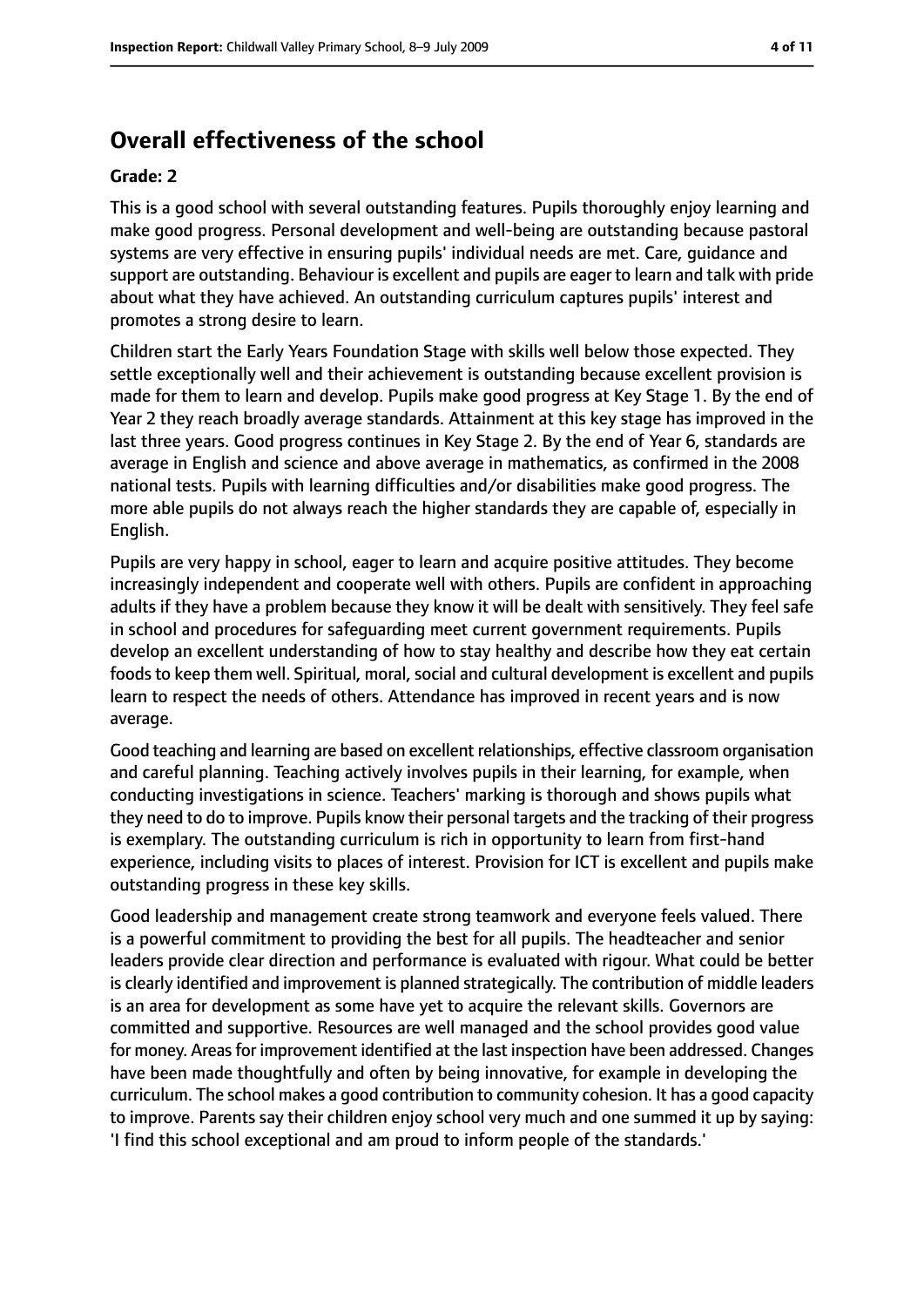# **Effectiveness of the Early Years Foundation Stage**

#### **Grade: 1**

Excellent relationships are formed in a warm and caring environment where children feel secure. This is seen in the outstanding commitment and teamwork shown by staff. Achievement is outstanding and children participate in learning with tremendous enjoyment. They particularly like being outdoors, for example when dressing as wizards and princesses in their imaginary world or when singing skipping songs. They enter Year 1 having made excellent progress and attain standards in line with expectations for their age across all areas of learning. A significant minority reach standards beyond those expected. Assessment is used exceptionally well to meet children's needs. Planning is exemplary and organisation of resources for learning is excellent. Adults think very carefully about the balance between what they direct and what children choose themselves. They take every opportunity to discusslearning, extend understanding and improve language skills. Children make excellent progress in their personal, social and emotional development becoming increasingly confident and independent. They play exceptionally well together. Outstanding leadership and management provide a clear focus on making learning exciting. The day-to-day organisation is smooth and efficient. A first-class induction helps children settle quickly. The welfare of the children receives excellent attention. Parents/carers are actively involved in their children's learning. One said: 'My child's confidence and independence have improved greatly. The Nursery is brilliantly led and managed by all staff.'

## **What the school should do to improve further**

- Raise the achievement of the more able pupils, particularly in English.
- Improve the skill of middle leadership so they can make a greater contribution to improving outcomes for pupils.

# **Achievement and standards**

#### **Grade: 2**

Pupils' achievement is good. They make good progress across Key Stage 1. Pupils currently at the end of Year 2 are expected to reach average standards. They make particularly good progress in mathematics. Pupils make good progress across Key Stage 2. In the end of key stage tests, attainment is average but most year groups have only a small number of pupils which contributes to some year-on-year variation. In all year groups pupils do better in mathematics and science than in English. This is because they often find writing more difficult, particularly writing with an audience in mind. The more able pupils do not always do as well as expected and the school has fewer attaining the higher levels, particularly in English. There is a gap between the levels they attain in reading, which are higher, and those they reach in writing. The progress of pupils with learning difficulties and/or disabilities is good because their needs are assessed accurately and met through an excellent range of intervention programmes. This enables pupils to acquire key skills in reading and writing.

# **Personal development and well-being**

#### **Grade: 1**

Personal development and well-being are outstanding. Pupils thoroughly enjoy coming to school. They value the many opportunities to learn alongside others and explore ideas. Their spiritual, moral, social and cultural development is outstanding. They have an excellent understanding of other cultures, contribute exceptionally well to their own community and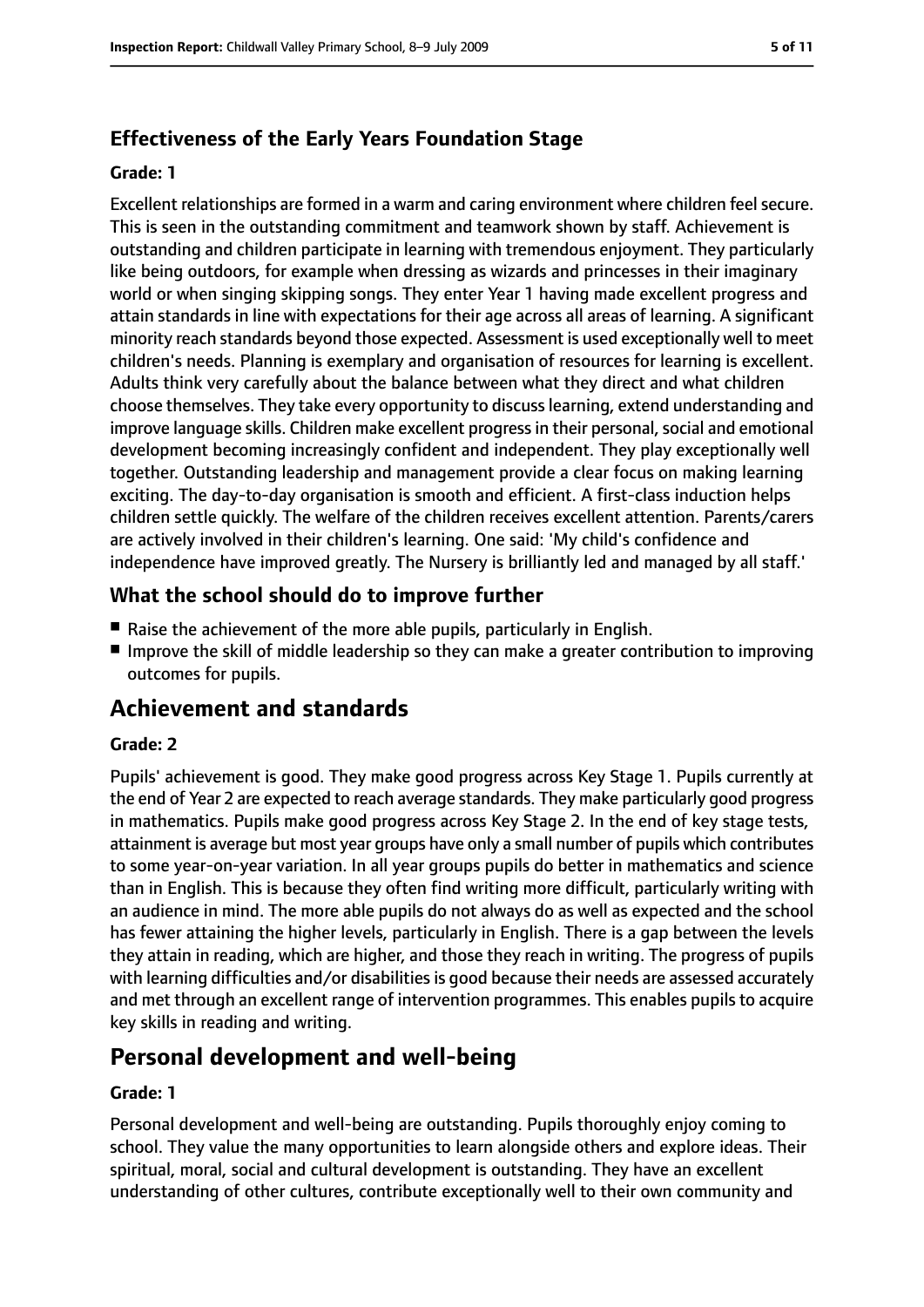raise money for a wide range of charities. Behaviour in lessons and around the school is excellent. Pupils respond well to the trust they are given and are eager to take responsibility, for example in the school council. Pupils take great pride in their achievements and are concerned about others. Attitudes to learning are exceptionally positive and pupils work hard and apply themselves with enthusiasm. They say they feel safe and report only rare incidents of bullying which are dealt with quickly and effectively. They express great confidence in the adults that support them. They have an excellent understanding of the importance of a healthy lifestyle and are able to make sensible choices, for example, eating healthy fruit and salad. Pupils are exceptionally well prepared for their future lives. The innovative use of ICT makes a significant contribution to this. For example, pupils showed great independence in working on their laptops to edit video footage about the ill-effects of smoking. Attendance has improved year-on-year and is now average.

# **Quality of provision**

## **Teaching and learning**

#### **Grade: 2**

Teaching and learning are good and this helps pupils to make good progress. Relationships between pupils, their teachers and other adults supporting in the classroom, are excellent. In response, pupils show excellent attitudes and this helps them to learn at a brisk pace. They show a high degree of independence in carrying out their work and are keen to take responsibility. Teachers plan lessons well to meet the needs of their pupils. This is based on accurate and thorough assessment. The very effective use of interactive whiteboards to engage pupils and capture their interest is a key strength of the teaching. Often, expectations of what pupils can achieve and how they should conduct themselves are high and pupils rise to the challenge. Teaching assistants make an important contribution to supporting learning and are deployed to great effect to meet different needs. This is successful in engaging pupils and keeping them involved. For Year 6 pupils, the rate of learning has been slower than in other classes due to some staffing disruption in the earlier part of this school year. In the best lessons there is ample challenge but this is not consistent, especially for the more able pupils in English.

## **Curriculum and other activities**

#### **Grade: 1**

Pupils are provided with an outstanding curriculum. It engages their interest, promotes great enjoyment of learning and meets their individual needs exceptionally well. There is a strong focus on pupils developing an enquiring mind and taking responsibility. This is seen to great effect in the innovative use of ICT. Pupils have designed their own web pages and have been in communication with others across the globe. They talk about this with great pride and enthusiasm. They make links between areas of learning as they explore exciting topics on the web. Personal, social and health education is an integral part of the curriculum and supports pupils' personal development exceptionally well. Pupils appreciate the opportunities they have to share their thoughts, ideas and concerns with others during class discussions. They develop much self-confidence and acquire skills that promote their future economic well-being through group work when carrying out investigations. An extensive enrichment programme is open to all pupils and includes regular visits to places of educational interest. They thoroughly enjoy music, particularly the experience of playing samba drums. They have excellent opportunities to develop their team-building skills and to experience outdoor pursuits through residential trips.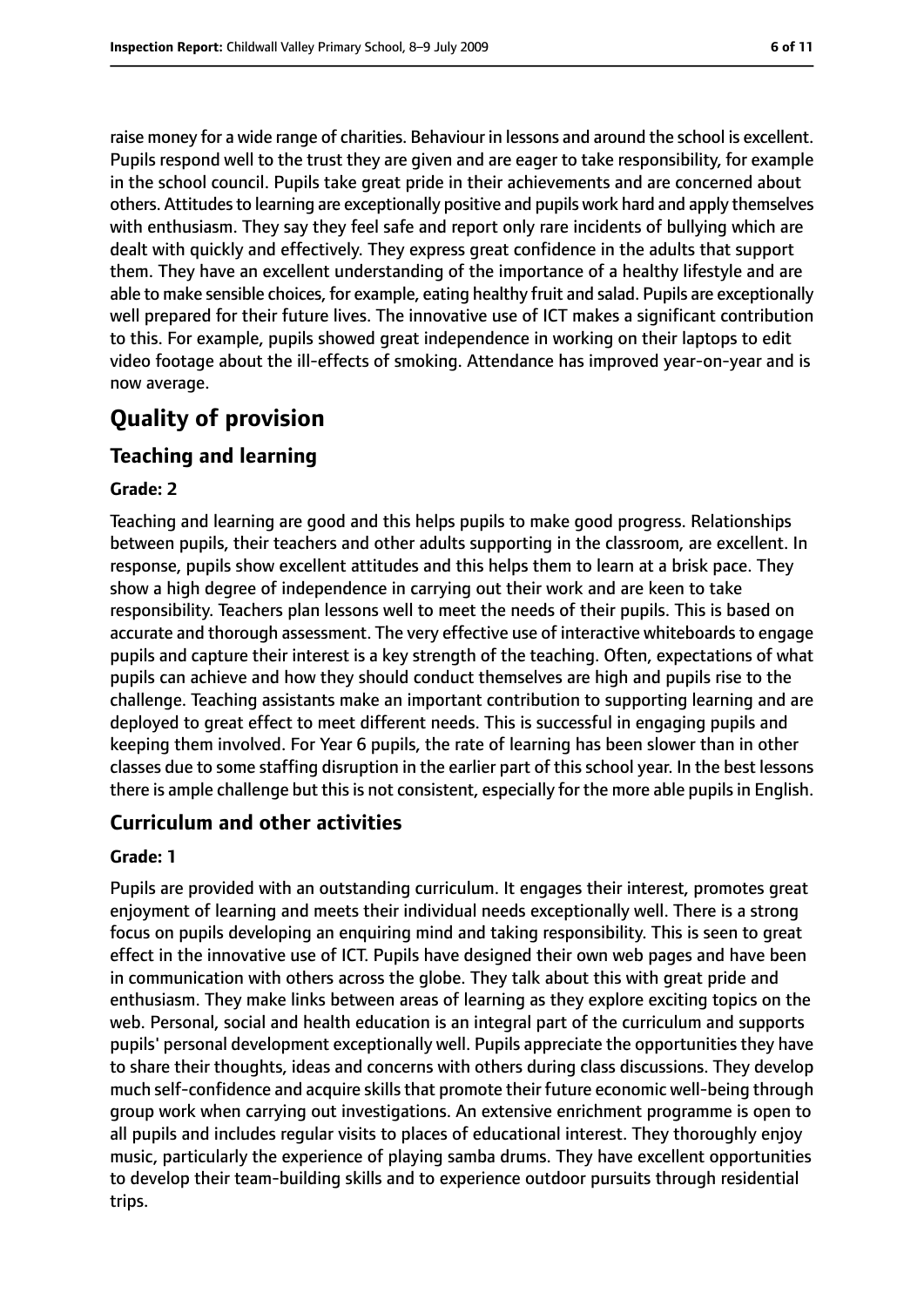#### **Care, guidance and support**

#### **Grade: 1**

Care, guidance and support are outstanding and make a significant contribution to pupils' personal development. Arrangements for the safeguarding of pupils fully meet government guidelines. They are regularly reviewed, and health and safety is carefully managed. There are effective systems which have improved the attendance of pupils. The school provides a safe and exceptionally supportive environment. Pupils take considerable pride in their achievements and the school successfully promotes opportunities for everybody to learn. Pupils at risk are identified early and very effective arrangements put in place to keep them engaged in learning. The achievement of pupils with learning difficulties and/or disabilities is carefully monitored and their provision is thoughtfully mapped out to ensure their good progress. The school works exceptionally well with other agencies to remove any barriers to learning. The assessment of pupils' progress is thorough and carefully tracked as they move through the school. The information is used exceptionally well by all staff to ensure that pupils' needs are met.

## **Leadership and management**

#### **Grade: 2**

Leadership and management are good and there is a good capacity to improve. The headteacher has instilled a strong sense of ambition for pupils to do well with a clear emphasis on raising achievement by improving the curriculum. The school is very inclusive. All pupils are treated equally, feel valued as individuals and acquire self-esteem and a motivation to learn. Self-evaluation is rigorous and comprehensive. Evidence of the quality of provision and pupils' achievement is carefully monitored. This gives senior leaders a firm grasp of strengths and weaknesses. They agree relevant priorities for improvement and act together to achieve them. Governors are committed to pupils' welfare and enjoyment of learning. The impact of this effective leadership is seen in the excellent personal development of pupils. Senior leaders are beginning to extend opportunities for middle leaders to contribute to school improvement but recognise the need to take this further. There are robust procedures to eliminate discrimination and pupils feel safe and respected. The school makes a good contribution to community cohesion by establishing an ethos that promotes understanding of the needs of others. There are extensive links with local organisations including other schools. The school has several contacts with other countries and pupils enjoy emailing children around the world.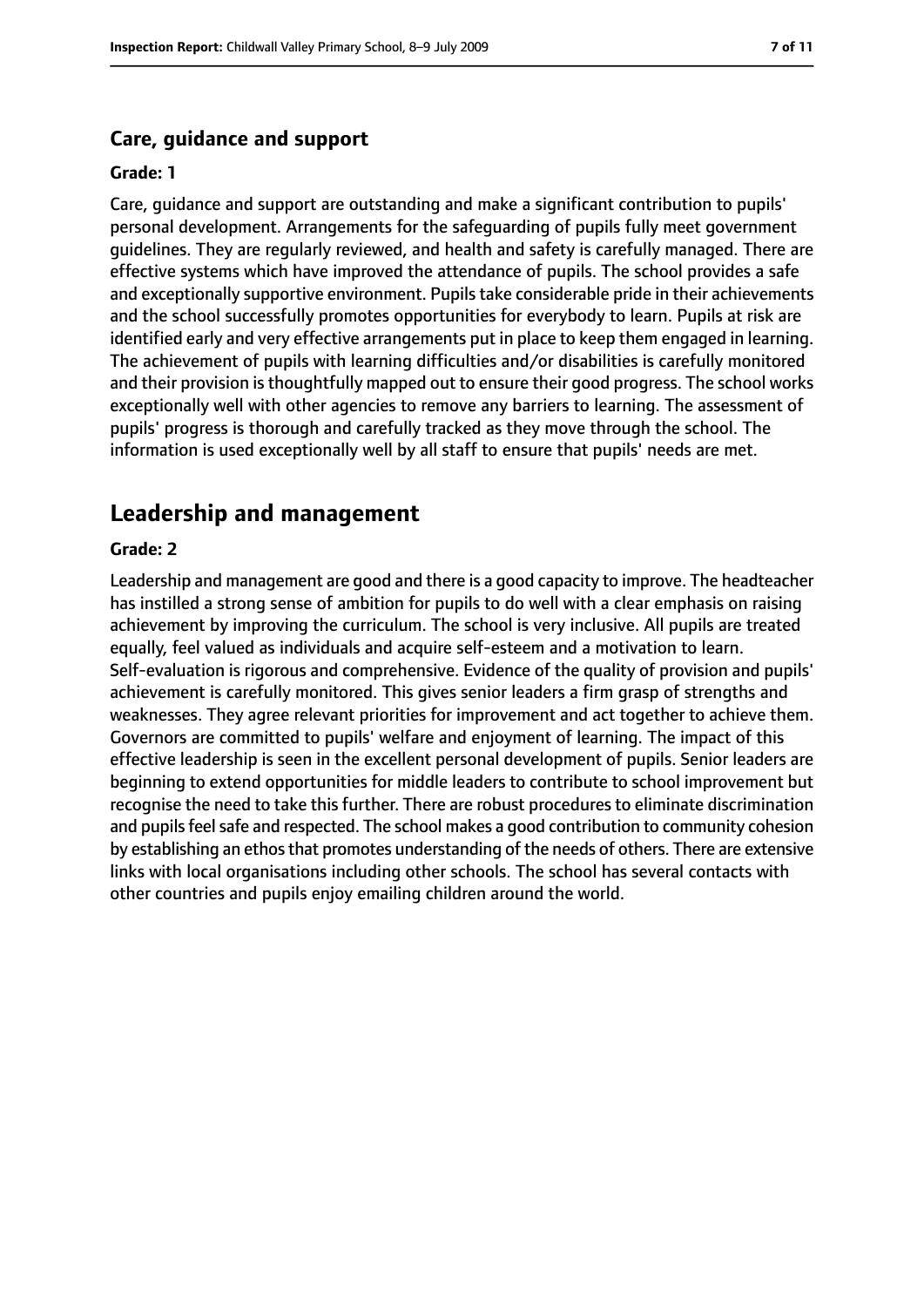**Any complaints about the inspection or the report should be made following the procedures set out in the guidance 'Complaints about school inspection', which is available from Ofsted's website: www.ofsted.gov.uk.**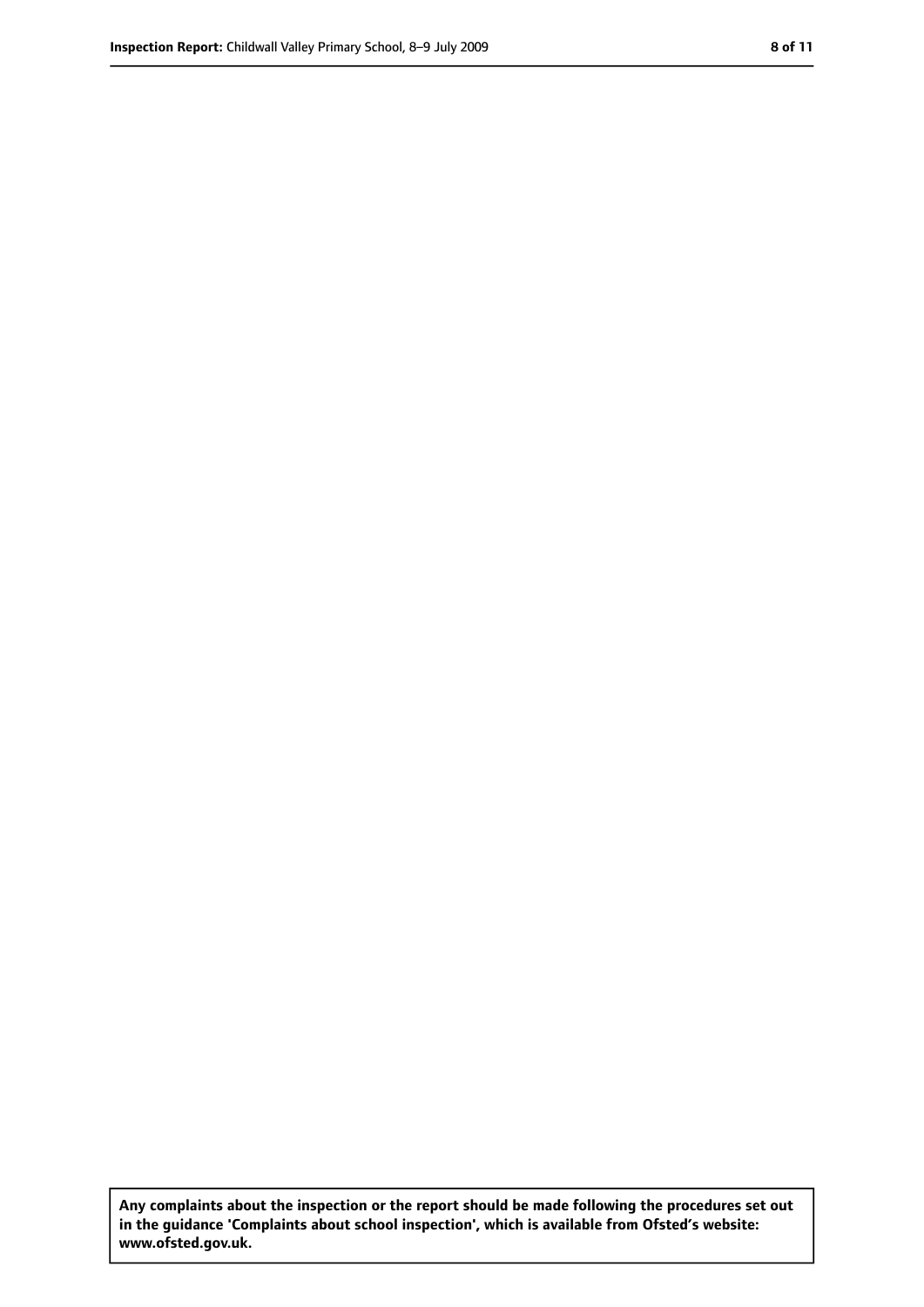# **Inspection judgements**

| Key to judgements: grade 1 is outstanding, grade 2 good, grade 3 satisfactory, and | <b>School</b>  |
|------------------------------------------------------------------------------------|----------------|
| arade 4 inadequate                                                                 | <b>Overall</b> |

## **Overall effectiveness**

| How effective, efficient and inclusive is the provision of<br>education, integrated care and any extended services in meeting the<br>needs of learners? |     |
|---------------------------------------------------------------------------------------------------------------------------------------------------------|-----|
| Effective steps have been taken to promote improvement since the last<br>inspection                                                                     | Yes |
| How well does the school work in partnership with others to promote learners'<br>well being?                                                            |     |
| The capacity to make any necessary improvements                                                                                                         |     |

# **Effectiveness of the Early Years Foundation Stage**

| How effective is the provision in meeting the needs of children in the<br><b>EYFS?</b>       |  |
|----------------------------------------------------------------------------------------------|--|
| How well do children in the EYFS achieve?                                                    |  |
| How good are the overall personal development and well-being of the children<br>in the EYFS? |  |
| How effectively are children in the EYFS helped to learn and develop?                        |  |
| How effectively is the welfare of children in the EYFS promoted?                             |  |
| How effectively is provision in the EYFS led and managed?                                    |  |

## **Achievement and standards**

| How well do learners achieve?                                                                               |  |
|-------------------------------------------------------------------------------------------------------------|--|
| The standards <sup>1</sup> reached by learners                                                              |  |
| How well learners make progress, taking account of any significant variations<br>between groups of learners |  |
| How well learners with learning difficulties and/or disabilities make progress                              |  |

#### **Annex A**

<sup>&</sup>lt;sup>1</sup>Grade 1 - Exceptionally and consistently high; Grade 2 - Generally above average with none significantly below average; Grade 3 - Broadly average to below average; Grade 4 - Exceptionally low.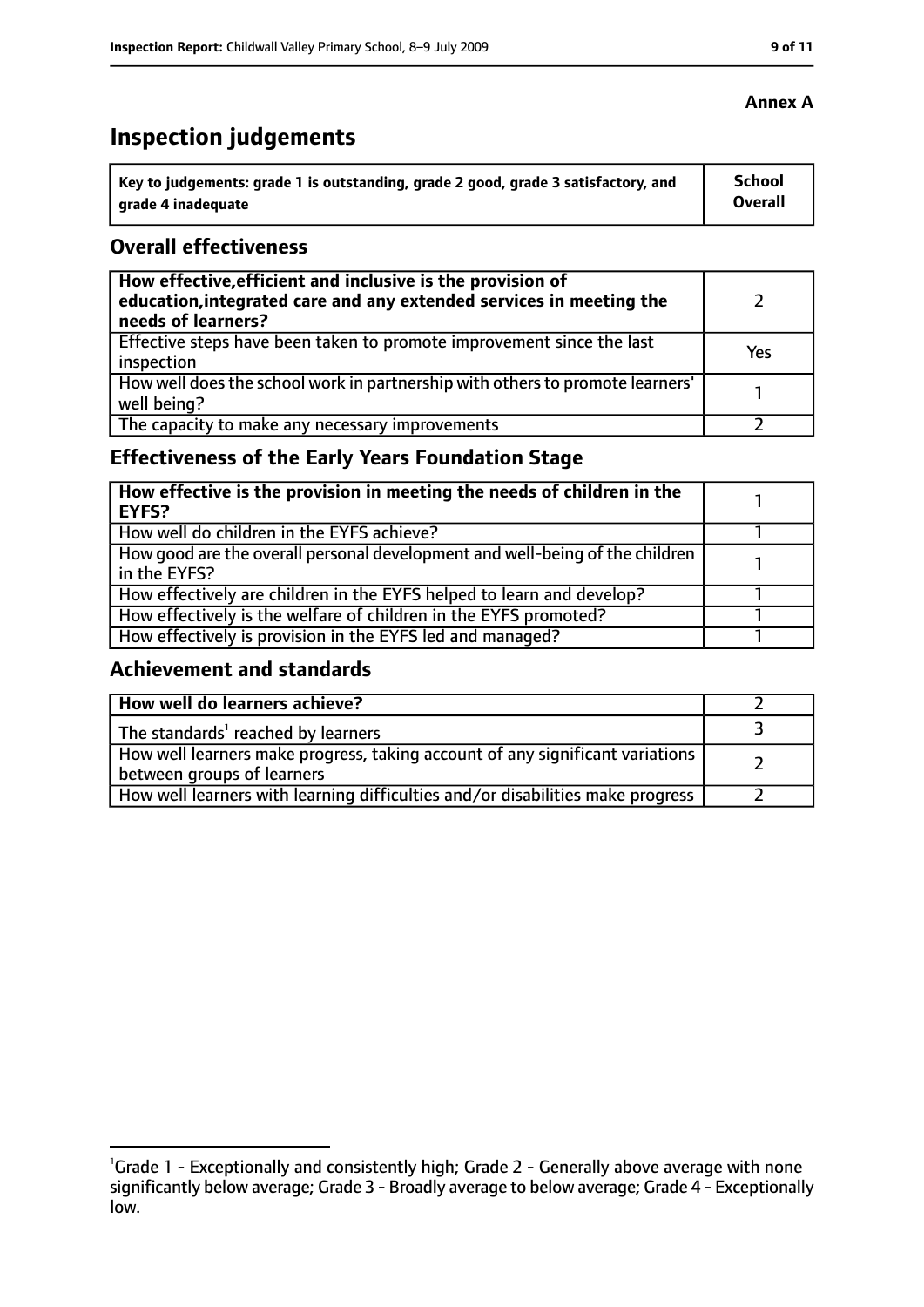# **Personal development and well-being**

| How good are the overall personal development and well-being of the<br>learners?                                 |  |
|------------------------------------------------------------------------------------------------------------------|--|
| The extent of learners' spiritual, moral, social and cultural development                                        |  |
| The extent to which learners adopt healthy lifestyles                                                            |  |
| The extent to which learners adopt safe practices                                                                |  |
| The extent to which learners enjoy their education                                                               |  |
| The attendance of learners                                                                                       |  |
| The behaviour of learners                                                                                        |  |
| The extent to which learners make a positive contribution to the community                                       |  |
| How well learners develop workplace and other skills that will contribute to<br>their future economic well-being |  |

# **The quality of provision**

| How effective are teaching and learning in meeting the full range of<br>learners' needs?              |  |
|-------------------------------------------------------------------------------------------------------|--|
| How well do the curriculum and other activities meet the range of needs and<br>interests of learners? |  |
| How well are learners cared for, quided and supported?                                                |  |

# **Leadership and management**

| How effective are leadership and management in raising achievement<br>and supporting all learners?                                              |     |
|-------------------------------------------------------------------------------------------------------------------------------------------------|-----|
| How effectively leaders and managers at all levels set clear direction leading<br>to improvement and promote high quality of care and education |     |
| How effectively leaders and managers use challenging targets to raise standards                                                                 |     |
| The effectiveness of the school's self-evaluation                                                                                               |     |
| How well equality of opportunity is promoted and discrimination eliminated                                                                      |     |
| How well does the school contribute to community cohesion?                                                                                      |     |
| How effectively and efficiently resources, including staff, are deployed to<br>achieve value for money                                          |     |
| The extent to which governors and other supervisory boards discharge their<br>responsibilities                                                  |     |
| Do procedures for safeguarding learners meet current government<br>requirements?                                                                | Yes |
| Does this school require special measures?                                                                                                      | No  |
| Does this school require a notice to improve?                                                                                                   | No  |